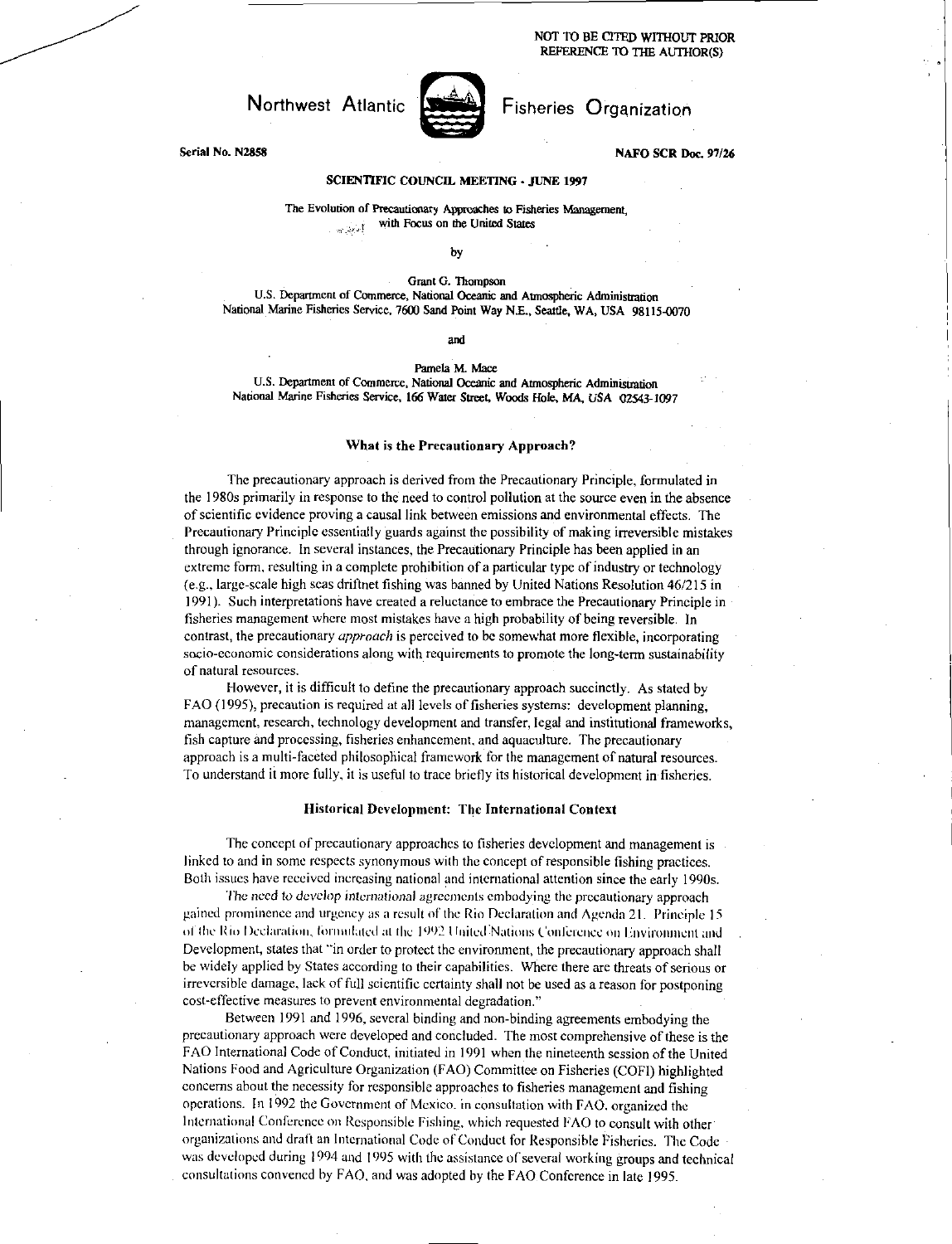The Code of Conduct is a voluntary, non-binding agreement. However, it contains sections that are similar to those in two recently concluded binding agreements: the Agreement to Promote Compliance with International Conservation and Management Measures by Fishing Vessels on the High Seas (the Compliance Agreement) and the Agreement for the Implementation of the Provisions of the United Nations Convention on the Law of the Sea of 10 December 1982 Relating to the Conservation and Management of Straddling Fish Stocks and Highly Migratory Fish Stocks (the Straddling Stocks Agreement).

## The Compliance Agreement

The Compliance Agreement specifies the obligations of Parties whose fishing vessels fish on the high seas, including the obligation to ensure that such vessels do not undermine international fishery conservation and management measures. Parties must also prohibit their vessels from fishing on the high seas without specific authorization and must enforce the requirements of the Agreement against their vessels. The Compliance Agreement is considered to be an integral part of the Code of Conduct and the precautionary approach. The U.S. implemented the Compliance Agreement through the High Seas Fishing Vessel Compliance Act of 1995.

## The Straddling Stocks Agreement

The Straddling Stocks Agreement was negotiated over the period April 1993 through August 1995, much the same as the period of negotiation for the Code of Conduct. Therefore the content and wording on many issues, including those related to the precautionary approach and General Principles, is similar between the two Agreements. Although the Straddling Stocks Agreement is strictly only applicable to straddling fish stocks and highly migratory fish stocks, much of it is also relevant to fishing within national exclusive economic zones (EEZs).

The Straddling Stocks Agreement describes the Precautionary Approach in Article 6 and Annex II. Article 6 requires application of the guidelines set out in Annex 11; determination of stock-specific reference points and action to be taken if they are exceeded; use of the best available scientific information; implementation of improved techniques for dealing with risk and uncertainty; account of uncertainties and impacts on non-target and associated or dependent species; and development of appropriate data collection, research, and monitoring programs.

Annex 11 provides guidelines for the application of precautionary reference points. Paragraph 2 states, "Two types of precautionary reference points should be used: conservation, or limit, reference points and management, or target, reference points." Paragraph 5 stipulates, "Fishery management strategies shall ensure that the risk of exceeding limit reference points is very low," and imposes the further constraint that target reference points should not be exceeded on average. Paragraph 7 prescribes an important role for maximum sustainable yield (MSY) in the precautionary approach, stating, "The fishing mortality rate which generates maximum sustainable yield should be regarded as a minimum standard for limit reference points."

This combination of requirements implies that fishing mortality should always be well below the level associated with maximum sustainable yield  $(F_{\text{MNT}})$ . Such a requirement is a profound and significant departure from typical fisheries management practice, where  $F_{\text{ANT}}$  is usually treated as a target (often exceeded) rather than a limit.

## FAO International Code of Conduct

The 1995 FAO International Code of Conduct addresses six key themes: fisheries management. fishing operations. aquaculture development. integration of fisheries into coastal area management, post-harvest practices and trade, and fisheries research. In total, there are 19 general principles and 210 standards in the Code. While a precautionary approach is integral to all themes, it is applied particularly to fisheries management, as detailed in Article 7.5. Paragraph 7.5.1 includes a broad statement to the effect that:

"States should apply the precautionary approach widely to conservation, management, • and exploitation of living aquatic resources in order to protect them and preserve the aquatic environment."

The same paragraph also emphasizes that the absence of adequate scientific information is not a reason for failing to take appropriate conservation and management measures. The remaining paragraphs include similar provisions to those in Article 6 of the Straddling Stocks Agreement; for example, determination of stock-specific target and limit reference points, together with action to he taken if they are exceeded, and the need to take account of uncertainties and impacts

 $-2$ 

 $\mathbb{C}_{\mathbf{h}_i}$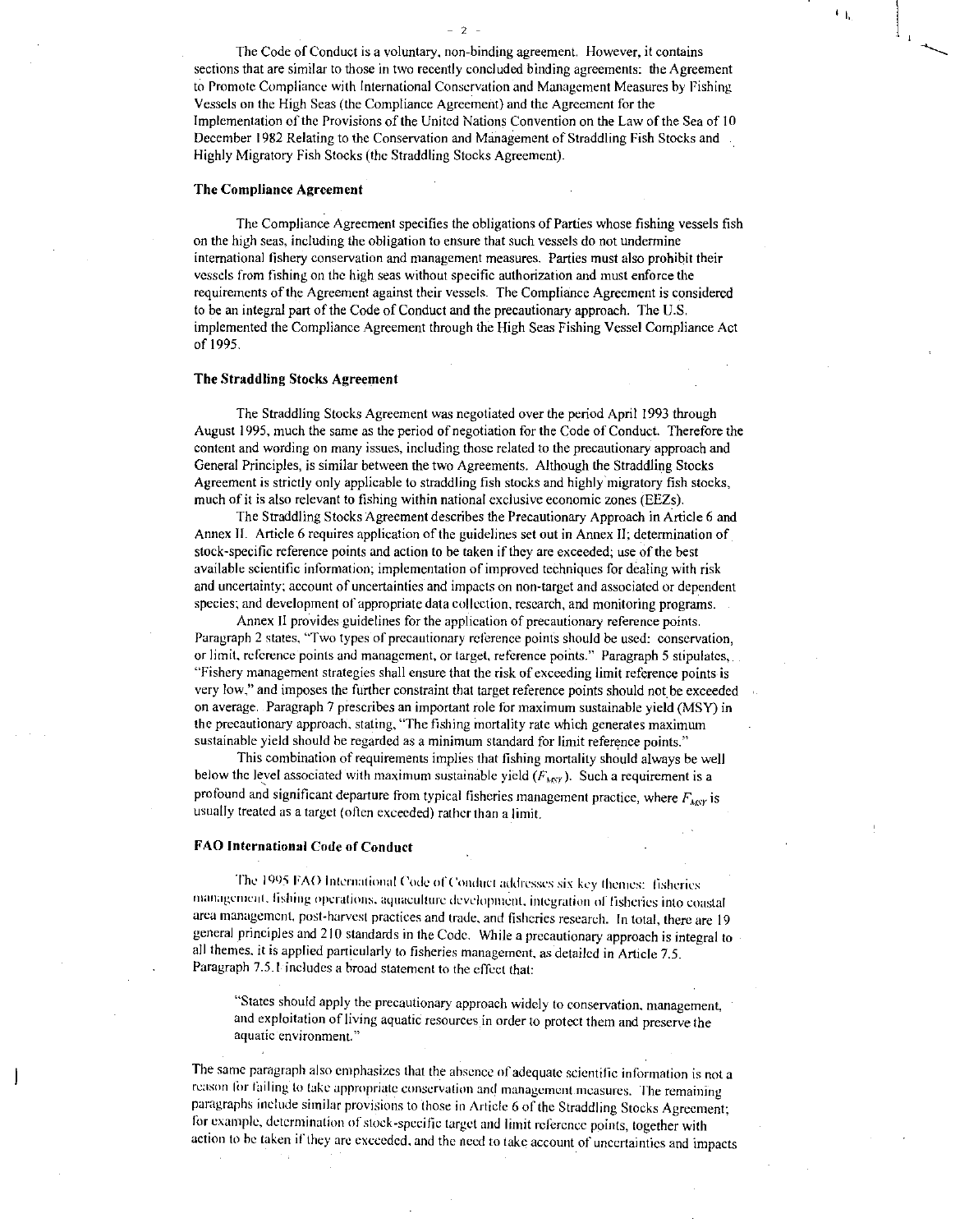on non-target and associated or dependent species. In addition, guidelines are given for adopting a cautious approach in the case of new or exploratory fisheries, and for implementing emergency management measures when resources are seriously threatened due to environmental factors or fishing activity.

 $-3 -$ 

During the process or developing the Code of Conduct, FAO and the Government of Sweden held a Technical Consultation and produced guidelines on the Precautionary Approach to Capture Fisheries and Species Introductions (FAO 1995). The guidelines include sections on fisheries management, fisheries research, fishing technology and species introductions. They provide the most comprehensive documentation to date of the many facets of the precautionary approach in fisheries. Key features of the guidelines and examples of precautionary measures are summarized in Tables 1 and 2 respectively (from Mace (1996), based on FAO (1995)).

## Applications of the Precautionary Approach Outside the U.S.

The term "precautionary approach" has quickly become an integral part of the vocabulary , of fisheries professionals. However, its precise interpretation and operational procedures for its implementation have not yet been formally developed by most governmental and international organizations. The precautionary approach has so many facets that it is possible for fisheries management agencies, both in the U.S. and elsewhere, to claim that they have already adopted the approach, particularly in the case of stocks that have not yet collapsed or are in the process of rebuilding. In this section, rather than providing a comprehensive global overview of attempts at implementing a precautionary approach, attention is focused on a small number of organizations or nations that have already adopted one or more aspects of the approach and as a result have developed successful management systems, or that have recently conducted studies aimed at interpreting or evaluating the approach as it applies to their particular fisheries.

## Convention for the Conservation of Antarctic Marine Living Resources (CCAMLR)

CCAMLR, which entered into force in 1982 and currently has 23 members and six acceding states, has one of the longest histories of defining and implementing precautionary approaches, although they may not have been explicitly labeled as such. Most importantly, CCAMLR was the first international organization to specify and implement an ecosystem approach to fisheries management, acknowledging the needs of predators (e.g., whales, seals and birds) and the role of certain prey species (e.g., Antarctic krill) as a critical forage base. According to the Convention, harvesting and associated activities must be conducted so as to (I) prevent any harvested populations from falling below the level that ensures the greatest net annual increment, (2) maintain the ecological relationships between harvested, dependent and related populations of Antarctic marine living resources, (3) restore depleted populations, and (4) prevent or minimize the risk of changes in the marine ecosystem that are not potentially reversible over two to three decades.

From the beginning, CCAMLR took.a strong precautionary approach by prohibiting all directed fisheries on several severely depleted stocks of demersal finfish and setting restrictive catch limits for most other exploited stocks. There are currently detailed rules in place for new and exploratory fisheries. For example, at the most recent meeting of the Commission, it was agreed that exploratory fishing on Antarctic toothfish must cease if catches reach levels sufficient to demonstrate commercial potential, at which time a detailed evaluation would need to be conducted before further fishing could be authorized. However, there are also obstacles to full implementation of a precautionary approach in the CCAMLR arena. For example, there are no guidelines to ensure that resumption of harvests in fisheries previously closed for the purpose of rebuilding depleted stocks does not again result in overlishing. There is also no mechanism-to prevent fishing on stocks for which TACs have not been set. In addition, the Commission is a consensus body, with any one member having veto power. This often makes it difficult to get strong conservation actions accepted and the Commission is sometimes forced to adopt overly generous management measures rather than have no limits at all.

## International Pacific Halibut Commission (IPHC)

Of all international fisheries commissions, the IPHC can be said to have had the longest run of successful management (at least from a conservation perspective, though until recently both the U.S. and Canadian fisheries have been characterized by too many vessels and too few fishing days). The stock has never collapsed and is still providing higher than average yields. Several elements of the precautionary approach (Table 1) are evident in the strategies adopted by the Commission. Maintaining a large spawning biomass has taken precedence over maximizing productivity (McCaugliran 1996). Remarkably, the IPIIC has set conservative quotas in the face of uncertainty. has not let short-term economic concerns influence decisions, and has not been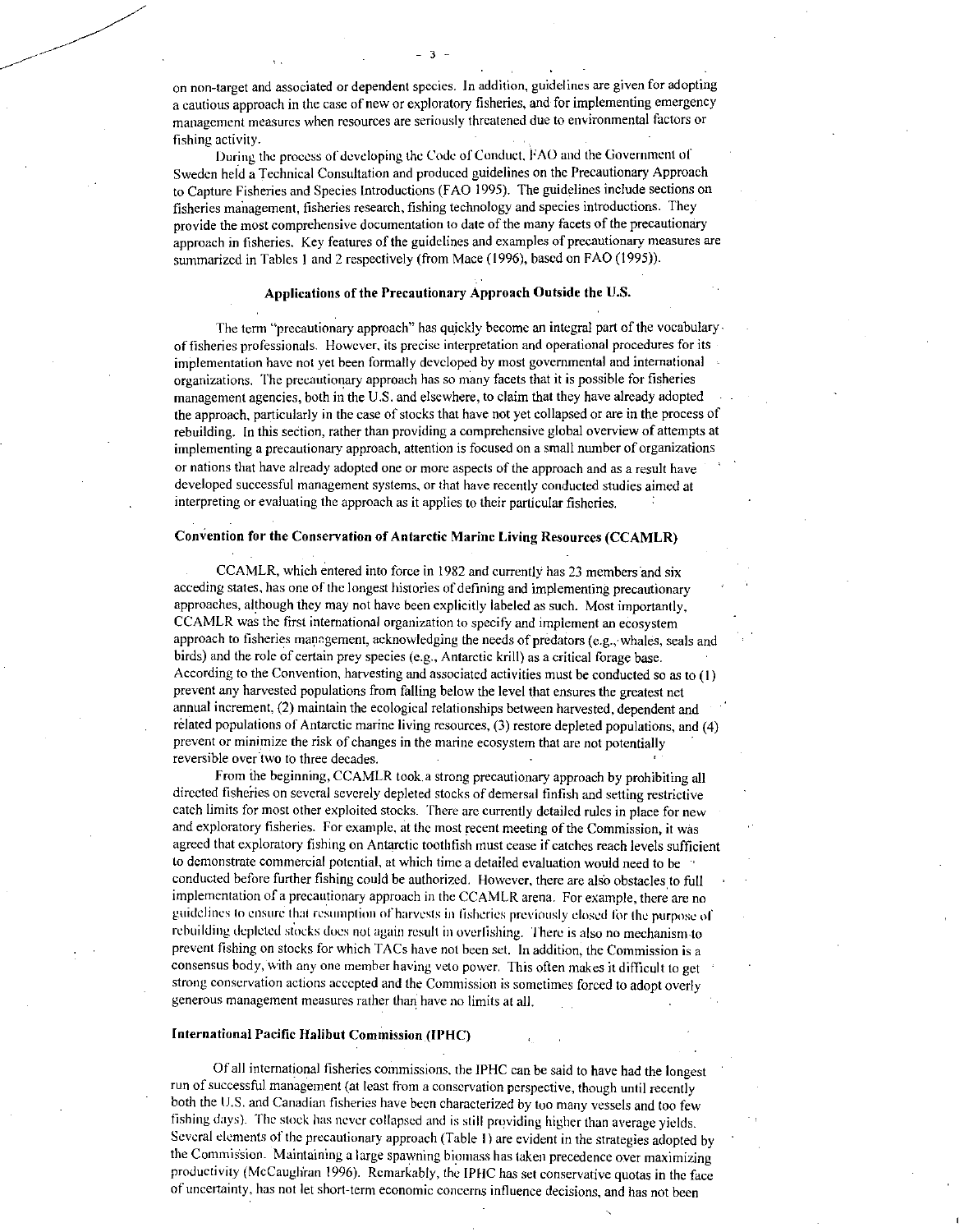subject to political interference (McCaughran 1996).

#### International Commission for the Exploration of the Sea (ICES)

ICES is in the process of developing and implementing the precautionary approach as part of its standard fisheries management advice. A comprehensive report has been developed by a study group (ICES 1997) and the Advisory Committee on Fisheries Management is currently developing a protocol for incorporating precautionary reference points into its assessments of stock status and provision of management advice.

Whereas Annex II of the Straddling Stocks Agreement suggests use of  $F_{A\beta Y}$  as the limit reference point, the ICES study group advises setting the limit reference point  $(F_{ijm})$  equal to a conservative estimate of  $F_{\text{crash}}$ , the fishing mortality corresponding to the tangent through the origin of a stock-recruitment relationship (referred to as  $F_{extinction}$  or  $F_{\tau}$  by Mace and Sissenwine (1993) and Mace (1994)), or a related quantity. While this may seem a rather risky reference • point, the study group then goes on to suggest that the precautionary fishing mortality should be expressed as  $F_{PA} = F_{lim}e^{2\sigma}$ , where  $\sigma$  should take into account several sources of variation and error. If  $\sigma$  is as high as 0.35,  $F_{r_A}$  will be about half of  $F_{\text{tan}}$ . For some stocks, this may result in  $F_{r_A}$ levels quite close to the point estimate of *F xisy* (e.g., Mace (1994) showed that point estimates of  $F_{\text{A6Y}}$  could be up to 43% of point estimates of  $F_r$  for certain life history parameter combinations in deterministic, age-structured fishery models).

The ICES study group also defines  $B_{\mu}$  as a biomass limit below which the stock is in imminent danger. As with precautionary fishing mortality rates, a precautionary biomass level should be defined based on  $B_{\mu\nu}$  as modified by some margin of safety. Further details of ICES' proposals are provided by Comus (paper presented at this meeting).

## North Sea Fisheries

The extent to which management of North Sea herring, sanded and roundfish conform to a precautionary approach was recently evaluated at a seminar held in Norway (Norwegian Ministry of Fisheries 1997). The overall conclusion was that none of these fisheries could be ' regarded as being managed in accordance with the precautionary approach. The key problems were identified as lack of long-term management objectives, lack of effective regulations and recovery plans, lack of target and limit reference points and triggers for the application of preagreed measures, overcapacity of fishing fleets, lack of access controls, poor data, and poor communication between stakeholders. Such problems arc common to many fisheries throughout the world.

#### Canada

Canada has a long history of comprehensive fisheries management, including quota management and limited-entry licensing.. Overall, however, Canada's management systems have not been effective at controlling fishing capacity or fishing mortality. For these and related reasons, many stocks are currently at low levels, particularly in Atlantic Canada. However, in the last few years (since collapse of the northern cod stock), Canadian managers have adopted a

clearly precautionary approach to enhance prospects for stock recovery: complete fishery closures: With the exception of a small number of individual fisheries, few other national governments have had sufficient foresight and fortitude to completely close entire fisheries in order to accelerate rebuilding.

The collapse of several Canadian fisheries has also prompted the development of a special Canadian code of conduct for responsible fishing operations, led by industry and supported by government.

#### New Zealand

Numerous reports have identified fleet overcapacity as the most serious issue to resolve in order to rebuild depleted stocks and ensure sustainability of fisheries resources (House of Lords 1996; Mace 1996; Norwegian Ministry of Fisheries 1997). New Zealand has arguably been the most successful country at confronting and heading off potential overcapacity problems before they became severe. This was accomplished by adopting a comprehensive individual transferable quota management system covering most of the major fisheries in 1986. Subsequently. the management system has been altered in a number of ways, including a major devolution of control away from the government to the fishing sector. Along with the transfer of . management decisions to the industry, the government has substantially curtailed public funding for fisheries research relevant to stock assessments, and it remains to be seen whether the scientific basis for quota setting will be adequate to prevent overfishing in the future.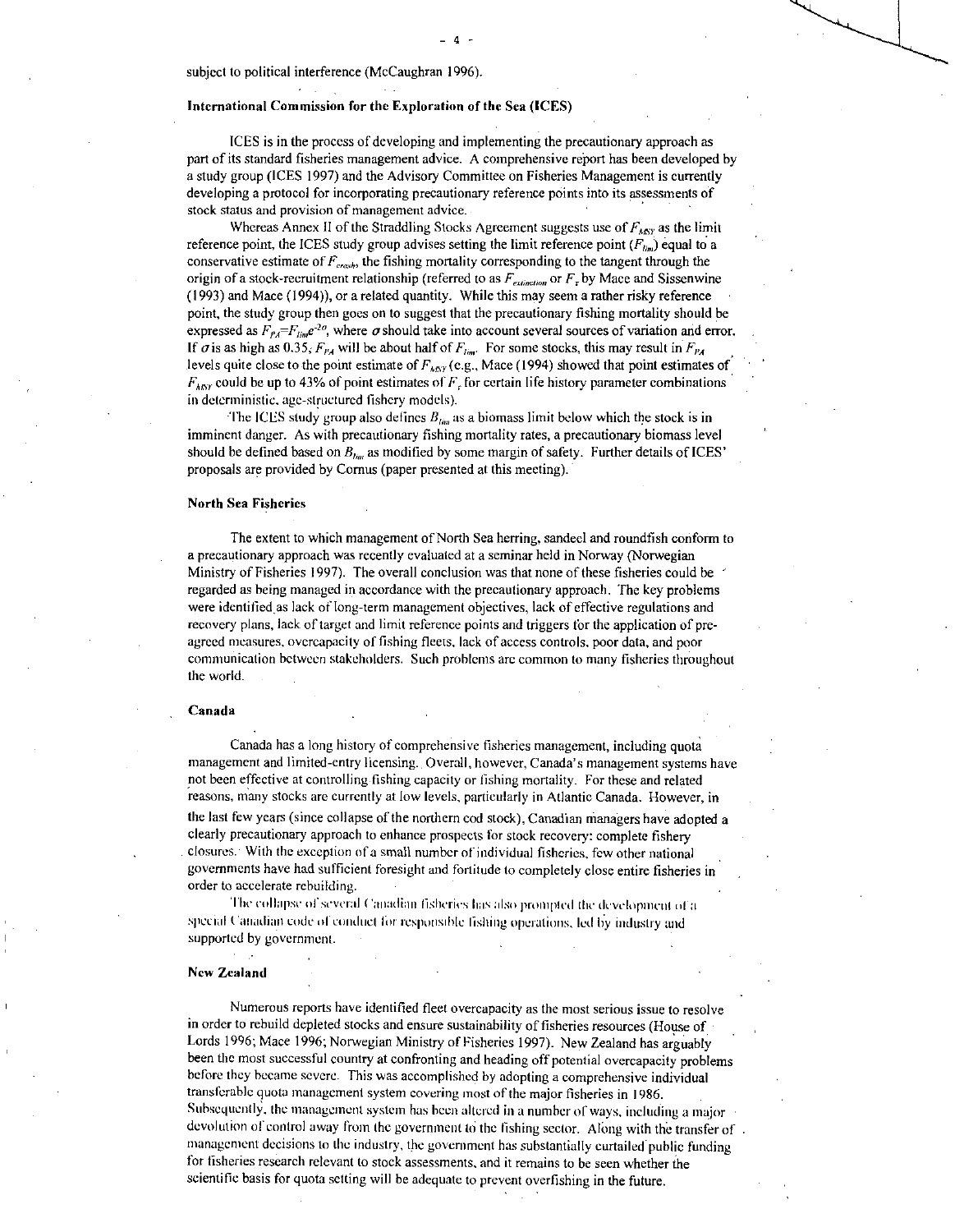#### Australia

In 1992, Australia formed the Australian Fisheries Management Authority (AMA), which, although still in a process of evolution, is based on a number of innovative principles that have facilitated adoption of precautionary approaches in several fisheries. These principles include the active and participatory involvement of all stakeholders, the requirement for and integration of good science into the whole process, and a decision-making process one step removed from the political process. This last innovation is particularly important. While the Australian federal government determines overall fisheries policy, the fisheries minister cannot override or veto decisions made by AFMA except under exceptional circumstances, such as the existence of evidence that AFMA has not been sufficiently conservative. As a result, lobbying of politicians by the fishing industry has virtually ceased. -

# Overview of U.S. Marine Fishery Management Prior to 1996

#### Federal Legislation and Agency Guidelines

Since 1977, the cornerstone of U.S. marine fishery management has been the Magnuson Fishery Conservation and Management Act (Magnuson Act). Among other things, the Magnuson Act called for the development of fishery management plans (FMPs), documents which govern the management of individual fisheries around the country. The Magnuson Act also required the U.S. National Marine Fisheries Service (NMFS) to issue guidelines designed to assist in the development of these FMPs. Such guidelines were first published in February, 1983. However, a major shortcoming of these initial guidelines soon became apparent: Although a central purpose of the Magnuson Act was to prevent overfishing, the Magnuson Act did not provide a definition of overfishing, nor did most FMPs. As a result, Regional Fishery Management Councils (Councils) often made decisions based primarily on short-term economic and political considerations, with less emphasis placed on the long-term viability of the fishery . long-term viability, the guidelines were revised in July, 1989. The revision required each FMP to specify an objective and measurable definition of overfishing for each managed stock or stock complex, with.an analysis of how the definition was determined and how it related to biological potential. When the 1989-revised guidelines were published, it was assumed that their short-term effect would be restriction of harvests in those fisheries where stocks were overfished, but that their long-term effect would be to prevent the reproductive capacity of any stock from being jeopardized, to rebuild depleted stocks, and to niake economically viable harvests available on a continuing basis in the future.

## Review of Overfishing Definitions

In 1993, NMFS convened a panel of scientists to review the definitions of overfishing incorporated into FMPs as a result of the NMFS guidelines (Rosenberg et al. 1994). Major issues discussed by the panel included whether overfishing should be defined in terms of a maximum fishing mortality rate, or minimum stock abundance, or both; how to distinguish' between management targets and overfishing thresholds; the role of life history characteristics in defining overfishing; the role of uncertainty in developing and using the definitions; and the linkage between the definitions of overfishing and management actions. The panel provided detailed evaluations of 117 definitions that were in use at the time of review.

The most important recommendations of the panel were that overfishing definitions should be nicasurable, operationally unambiguous, based in sound theory, and biologically sensible; overfishing definitions should specify thresholds that are distinct from management targets, the latter being based on lower fishing mortality rates or higher biomass levels; overfishing definitions should, at the least, prevent recruitment overfishing; and overfishing definitions should be explicitly *linked* to pre-agreed management actions and rebuilding plaris. The panel considered that an ideal definition of overfishing would be applied as a threshold rather than a target, at least neutrally conservative in protecting against recruitment overfishing, measurable, linked to management actions, unambiguous, and biologically sensible, with no obvious improvements evident. Few of the stocks reviewed met all of these criteria, but most were biologically sensible and at least neutrally conservative.

The Rosenberg et al. (1994) review resulted in changes to several definitions of overfishing in U.S. FMPs. For example, the definitions for mid-Atlantic surf clams and ocean quahogs and long-finned and short-finned squid were all revised to incorporate a more sound scientific basis. The definitions for North Pacific groundfish were revised as well, as discussed

\_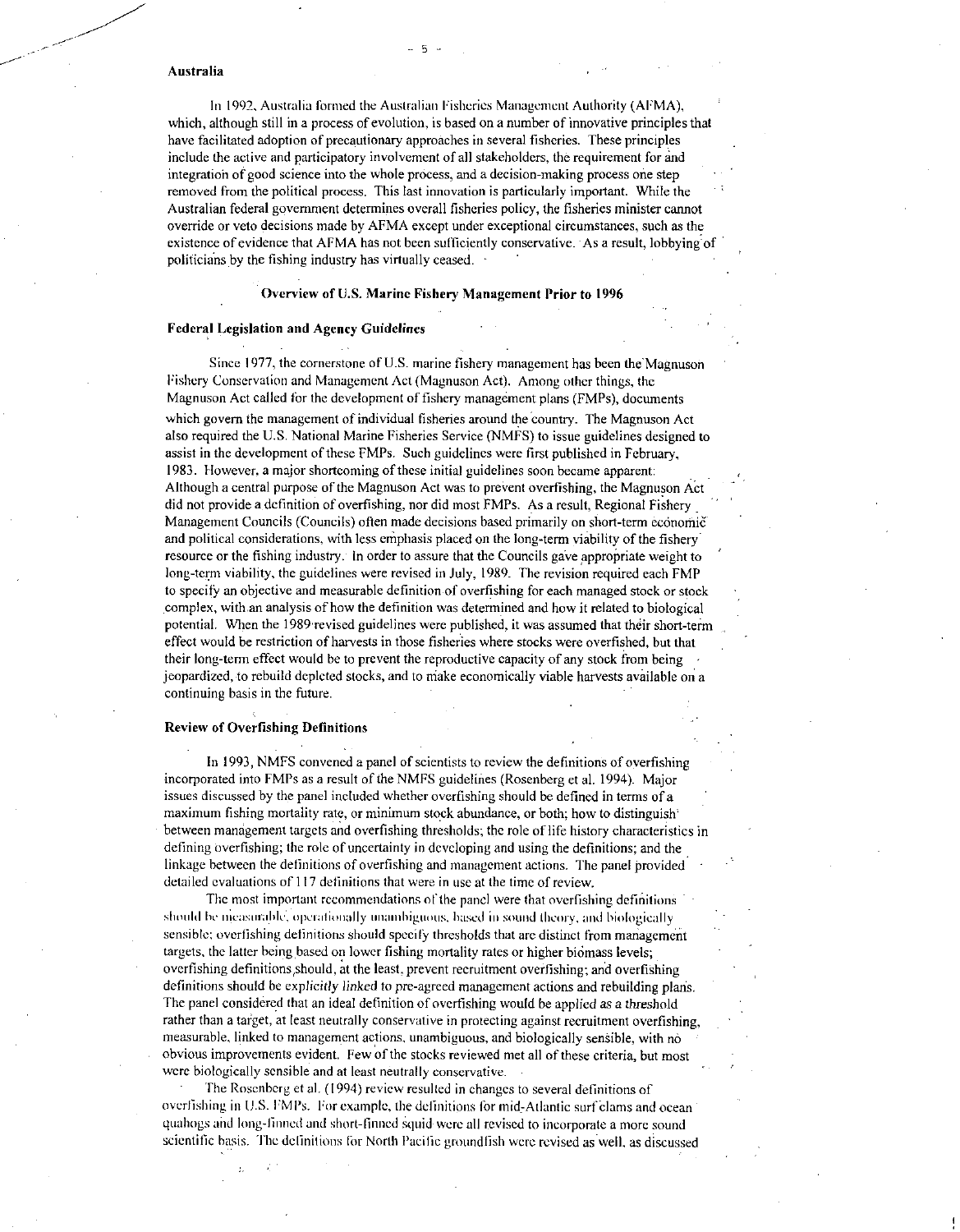in detail below following the next subsection.

## Effectiveness to Date

The current NMFS guidelines on overfishing have been instrumental in compelling Councils and NMFS to take serious action to address the issue of overfishing and to begin to rebuild depleted fish stocks. As a direct result of the guidelines, most FMPs now specify operational biological reference points associated with overfishing and, in those cases where overfishing has been demonstrated on the basis of such definitions, rebuilding plans designed to restore stocks over a specified time horizon: The requirement for operational definitions of overfishing and associated remedial action in the event of overfishing also provided a legal basis for non-governmental organizations and others to challenge insufficiently conservative management measures. Until recently, overexploitation was particularly severe for several stocks in the New England, South Atlantic, Gulf of Mexico, and U.S. Caribbean areas. Now, eight years after publication of the current agency guidelines, some stocks have almost fully recovered according to their respective overfishing definitions (e.g. king and Spanish mackerel), while others are subject to fishing mortalities which are only a fraction of previous levels and are expected to exhibit strong evidence of rebuilding in the near future.

#### A Current U.S. Example of the Precautionary Approach in Action

#### Revised Harvest Policy for Groundfish in the North Pacific

Management of groundfish in the U.S. EEZ portion of the North Pacific (the eastern • Bering Sea, Aleutian Islands region, and Gulf of Alaska) has been characterized by a deliberately • conservative approach since passage of the original Magnuson Act. During the first several years of management under the Magnuson Act, the mechanisms for maintaining this conservative ' approach were largely informal. For example. the groundfish FMPs lacked an objective and measurable definition of overfishing. Further, target catch levels were typically based on acceptable biological catch (ABC), which was defined only loosely in the groundfish FMPs. The ' North Pacific Fishery Management Council (NPFMC) addressed the first of these two problems in 1990 when it adopted an objective and measurable definition of the overfishing level (OFL) for the North Pacific groundfish fisheries. The OFL definition provided an absolute upper limit on the 'amount of fish that could be harvested in any given year. However, the relationship between this upper limit and ABC remained somewhat nebulous.

As a result of the suggestions made by the Overfishing Definitions Review Panel and its own Scientific and Statistical Committee, the NPFMC revised its definitions of overfishing and ABC for the North Pacific groundfish fisheries in June 1996 (NMFS 1996). The revised definitions provide a clear exposition of the precautionary approach as it relates to fishery management. The new definitions encompass a set of tiers corresponding to the types of data or parameter estimates that might be available for the various stocks covered by the FMPs. The most fully developed tiers are those nearest the top of the hierarchy, that is, those applicable to stocks for which assessment information is the most complete, though not necessarily the most

precise. The remainder of this section focuses on how the new definitions of ABC and OFL on the top tier in the hierarchy relate to the precautionary approach.

#### Intended Target Catch Well Below Absolute Catch Limit

The new ABC/OFL definitions keep catch targets below catch limits by distinguishing between the ABC, or the intended target, and the OFL, or the absolute limit. An explicit buffer is imposed between the two quantities so that inadvertently overshooting the ABC level for Species X by a small amount does not automatically close all other fisheries that might take small amounts of Species  $X$  as unavoidable byeatch. It should also be noted that the explicit buffer imposed between ABC and OFL is a minimum buffer, allowing the NPFMC to set a larger buffer for any particular species in.any particular year if it wishes. This flexibility is provided by. defining the DEL harvest rate as an equality and the ABC harvest rate as an inequality. The new definition does not allow the OFL harvest rate to vary from the formula specified in the FMP, whereas the ABC harvest rate is expressed as an upper bound only, thereby allowing the NPFMC the option of setting a lower target harvest rate and thus a larger buffer.

## Depleted Stocks Harvested at Lower Rates than Healthy Stocks

The new ABC/OFL definitions treat depleted stocks more cautiously than healthy stocks by tying the two harvest rates explicitly to stock size. The precise relationships are illustrated for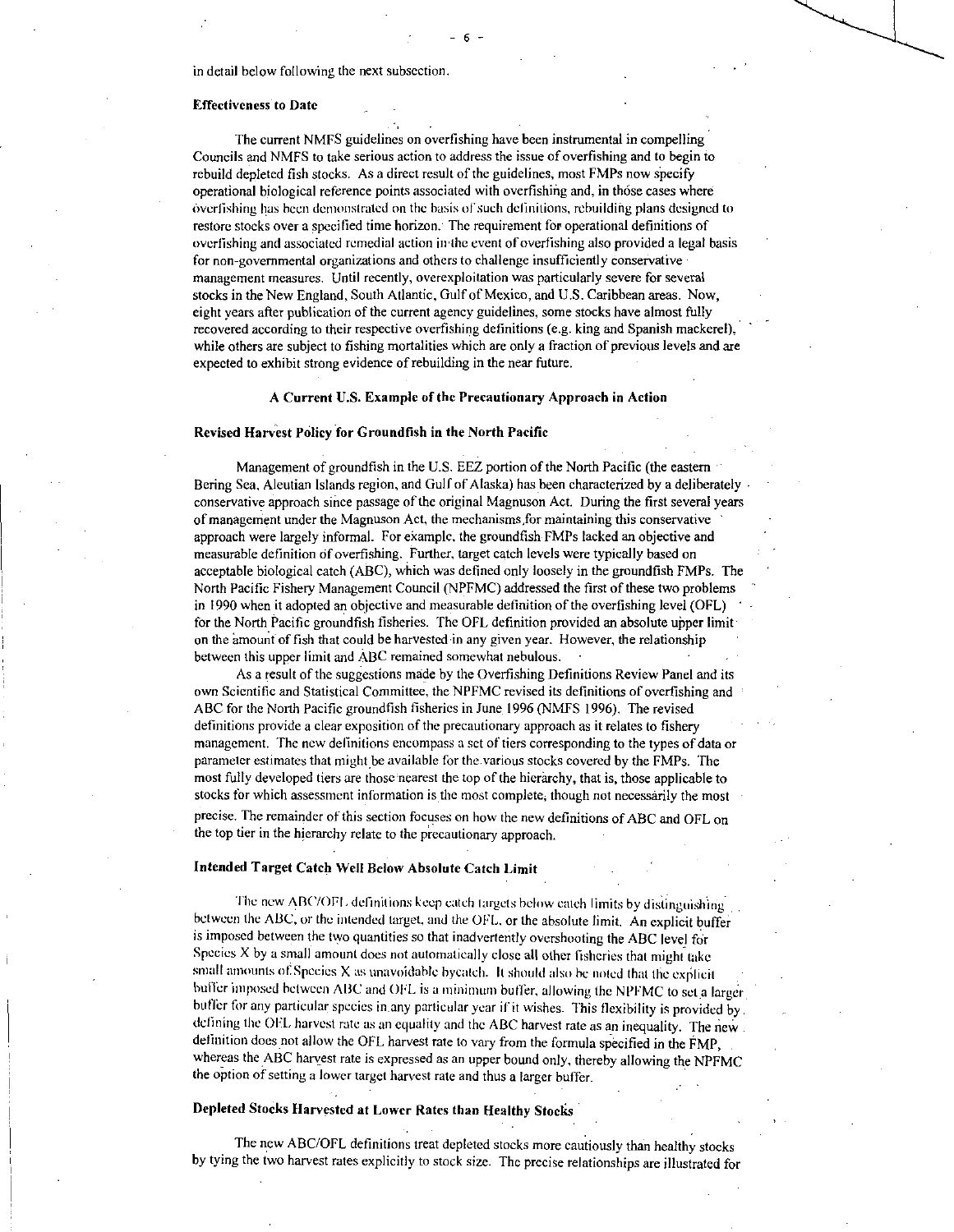a hypothetical stock in Figure I. When the stock is above the biomass level associated with maximum sustainable yield  $(B_{MSY})$ , neither the ABC nor the OFL harvest rate varies with stock size. However, should the stock fall below  $B_{\text{AST}}$ , both the ABC and OFL harvest rates decrease linearly as a function of stock size, down to a value of zero at some very low abundance level (typically 5% of  $B_{\text{AGY}}$ ). Although the absolute magnitudes of the ABC and OFL rates vary, the ratio between them remains constant.

## Greater Uncertainty Corresponds to Greater Caution

Before addressing how the new ABC/OFL definitions treat uncertainty, it is helpful to discuss the topic of uncertainty in general. First, if the values of the parameters goveming stock ' dynamics such as population growth rate and carrying capacity could be known with certainty, it would be fairly easy to compute the value of the harvest rate that maximizes sustainable yield, •  $F_{MSV}$ . However, because their measurements are always subject to error, parameter values are never known with certainty, so the best that can be hoped for in practice is to estimate the relative plausibility of alternative values for  $F_{MNP}$ . For example, it might be possible to determine for a particular stock that there *is only* a 5% chance of *['my,* being smaller than about 0.10, that there is only a 5% chance of  $F_{\text{MSY}}$  being greater than about 0.35, and that the *most likely value of*  $F_{MST}$  is about 0.16. These particular (hypothetical) probabilities happen to be consistent with the probability density function (PDF) shown in Figure 2: Given a PDF, it is easy to compute an average or expected value for  $F_{MSV}$ . The expected value for the curve shown in Figure 2 is 0.20. The expected value, which describes the center of gravity of the PDF, is also called the arithmetic mean. For example, the curves shown in Figure 3 represent four different PDFs, all with an arithmetic mean of 0.20 (the PDF whose peak is furthest to the right is the same curve shown in Figure 2). In a sense, each curve in Figure 3 "balances" at the arithinetic mean of 0.20.

If the value of  $F_{ANSY}$  is known with a great deal of precision, the PDF will be tightly clustered around the arithmetic mean, whereas if the value of  $F_{MST}$  is known with little precision, the PDF will be much more spread out, indicating a relatively high probability that the true value of  $F<sub>MN</sub>$  is quite different from the arithmetic mean. The four PDFs in Figure 3, for example, to four different levels of uncertainty. As the level of uncertainty increases, the curve becomes broader and the peak of the curve moves to the left.

One measure of the amount of uncertainty associated with a PDF is the coefficient of variation  $(CV)$ . The CV measures, on a relative scale, the average amount by which the true value might differ from the arithmetic mean. The curve shown in Figure 2 has a CV of 40%. The curves shown in Figure 3, moving from right to left in order of the location of the peak, have CVs of 40%, 60%, 80%, and 100%, respectively. The higher the CV, the higher the level of uncertainty.

To insure that greater uncertainty regarding a stock's productivity corresponds to greater caution in setting target harvest levels, the new ABC/OFL definitions use the information in a PDF such as those shown in Figure 3 to establish the minimum buffer between the ABC and OFL harvest rates. The new definition accomplishes this by setting the OFL harvest rate at the arithmetic mean of the PDF while capping the ABC harvest rate at the *harmonic* mean. The difference between these two means can he summarized as follows (see Appendix): The arithmetic mean gives the expected value of the points along the horizontal axis, while the harmonic mean gives the reciprocal of the expected value of the reciprocals of the points along the horizontal axis. It can be demonstrated that the harmonic mean of the  $F_{MST}$  PDF is the optimal harvest rate from the viewpoint of risk-averse decision making, at least within the context of one type of mathematical model used in fishery stock assessment (Thompson 1996). Two more general properties of the harmonic mean are that it is always less than the arithmetic mean and that the ratio between the harmonic and arithmetic means decreases as the level of uncertainty increases. For example, the harmonic means of the four PDFs in Figure 3 (all of which have an arithmetic mean of 0.20) behave as described in the table below:

| Coefficient of variation:                 | 0.400 | 0.600 |       | 0.800 1.000 |  |
|-------------------------------------------|-------|-------|-------|-------------|--|
| Harmonic mean: $\frac{1}{2}$              | 0.172 | 0.147 | 0.122 | 0.100       |  |
| Ratio (harmonic mean to arithmetic mean): | 0.862 | በ 735 | 0.610 | 0.500       |  |

A convenient rule of thumb for computing the ratio between the harmonic and arithmetic means is

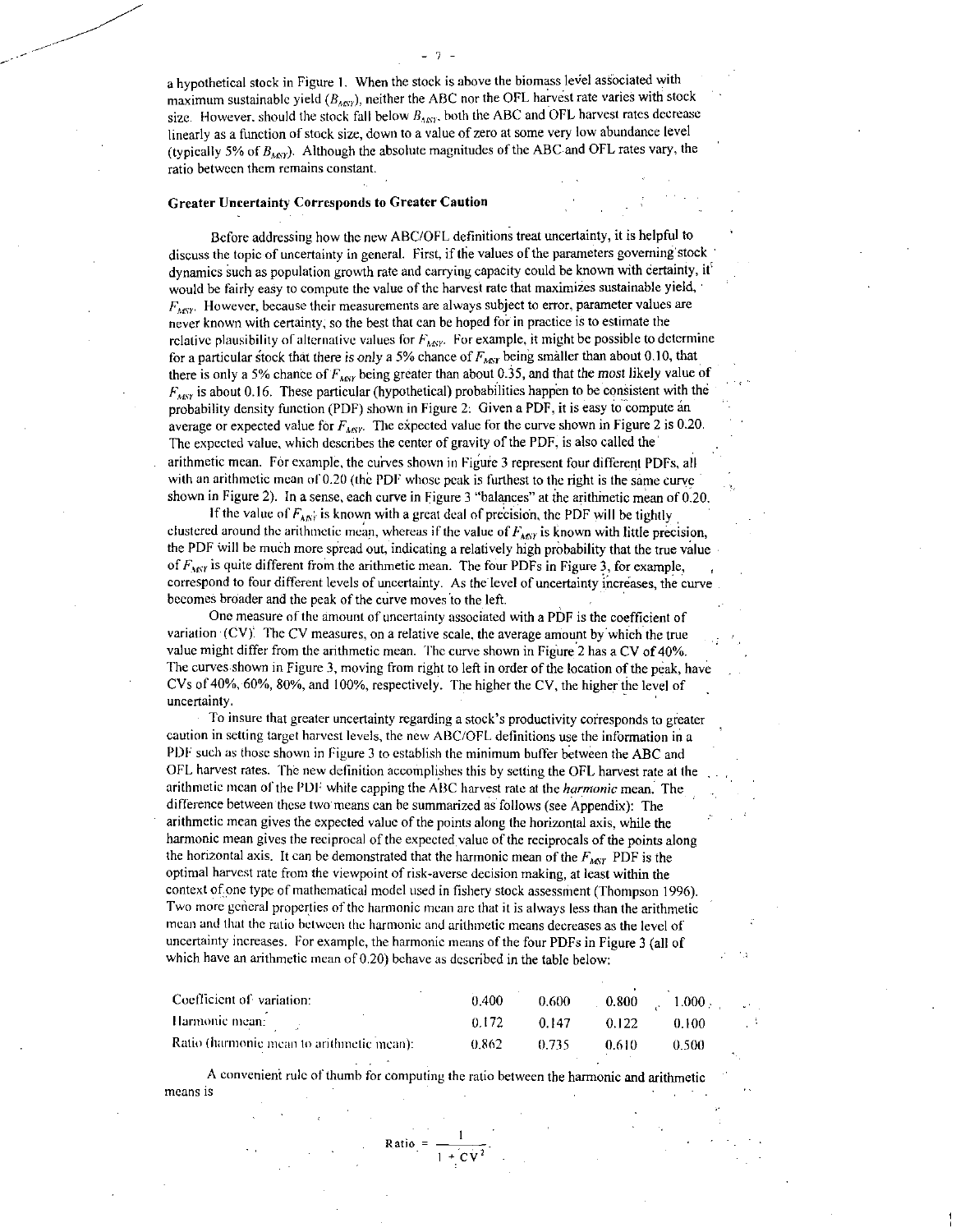- <sup>8</sup>

## Prognosis

Having been adopted only last year, it is difficult to provide an objective evaluation of the likely success of the new North Pacific groundfish harvest policy. For example, standard procedures for obtaining the PDF of  $F_{\text{asy}}$  have yet to be adopted. Given this technical limitation, however, one favorable sign is that the NPFMC adhered to the new policy to the fullest extent possible during its inaugural year, even in cases where such adherence necessitated substantial . harvest reductions. Evaluation of the long-term effects of the new policy may hinge on whether  $\cdot$ adjustments to that policy will be necessitated by recent legislative changes, as discussed below.

## **Recent Changes in U.S. Statutes: The Magnuson-Stevens Act**

An important set of amendments to the Magnuson Act was passed by the U.S. Congress in September, 1996. The newly amended Magnuson Act was shortly thereafter renamed the Magnuson-Stevens Fishery Conservation and Magnuson Act (Magnuson-Stevens Act). The Magnuson-Stevens Act introduced or revised definitions for a number of terms and introduced several new requirements for contents of FMPs. Most importantly, the Magnuson-Stevens Act includes new definitions of overfishing, overfished, and optimum yield (OY); requires the establishment of objective and measurable criteria for determining the status of a stock or stock complex; and mandates specific remedial action in the event that overfishing is occurring or that a stock or stock complex is overfished.

The Magnuson-Stevens Act defines both overfishing and overfished as a rate or level of fishing mortality that jeopardizes a fishery's capacity to produce MSY on a continuing basis... Neither term was defined statutorily prior to **1996.** The Magnuson-Stevens Act defines optimum yield (OY) as the amount of fish that will provide the greatest overall benefit to the Nation, particularly with respect to food production and recreational opportunities and taking into account the protection of marine ecosystems; that is prescribed on the basis of the MSY from the fishery, as reduced by any relevant social, economic, or ecological factor; and in the case of an. overfished fishery, that provides for rebuilding to a level consistent with producing the MSY in such fishery. The main changes relative to the former definition include the requirement that OY take into account protection of marine ecosystems, the requirement that OY be no greater than MSY, and the requirement that OY for an overfished fishery allow rebuilding to the MSY level.

The Magnuson-Stevens Act requires each FMP to specify objective and measurable criteria for identifying when any fishery to Which the plan applies is overfished (also referred to as "criteria for overfishing"), with an analysis of how the criteria were determined and the relationship of the criteria to the reproductive potential of the fishery. If the Secretary of Commerce determines at any time that these criteria have been breached, the Secretary is to notify the Council and request that remedial action be taken. The Council must then prepare an FMP, an FMP amendment, or proposed regulations for the purpose of ending overfishing and rebuilding affected stocks.

#### **One Possible Approach to Interpreting the Magnuson-Stevens Act**

While it is clear that a central purpose of the Magnuson-Stevens Act is to provide a strong conservation standard, there are a number of possible ways interpret its specific provisions. This section outlines one such possibility.

#### **Sustainahility**

Sustainability is a key theme within the Magnuson-Stevens Act. The idea of sustainability is obviously inherent in MSY, a quantity which is central to the Magnuson-Stevens Act's definitions of both overfishing and OY. Closely related to the idea of sustainability is the phrase "on a continuing basis," which is used in the Magnuson-Stevens Act's definition of overfishing. In speaking of a particular level of catch as being sustainable, or as being achievable on a continuing basis, it is clear that a reasonably long time frame is implied. The implied level of constancy within such a time frame is less obvious, however. One possible interpretation is that perfect constancy is implied; that is, a particular level of catch would be referred to as sustainable only if it could be harvested each and every year. Such an interpretation might make sense in the context of a hypothetical, idealized fishery in which no natural variability existed. However, it is well known that no fixed amount of yield can be taken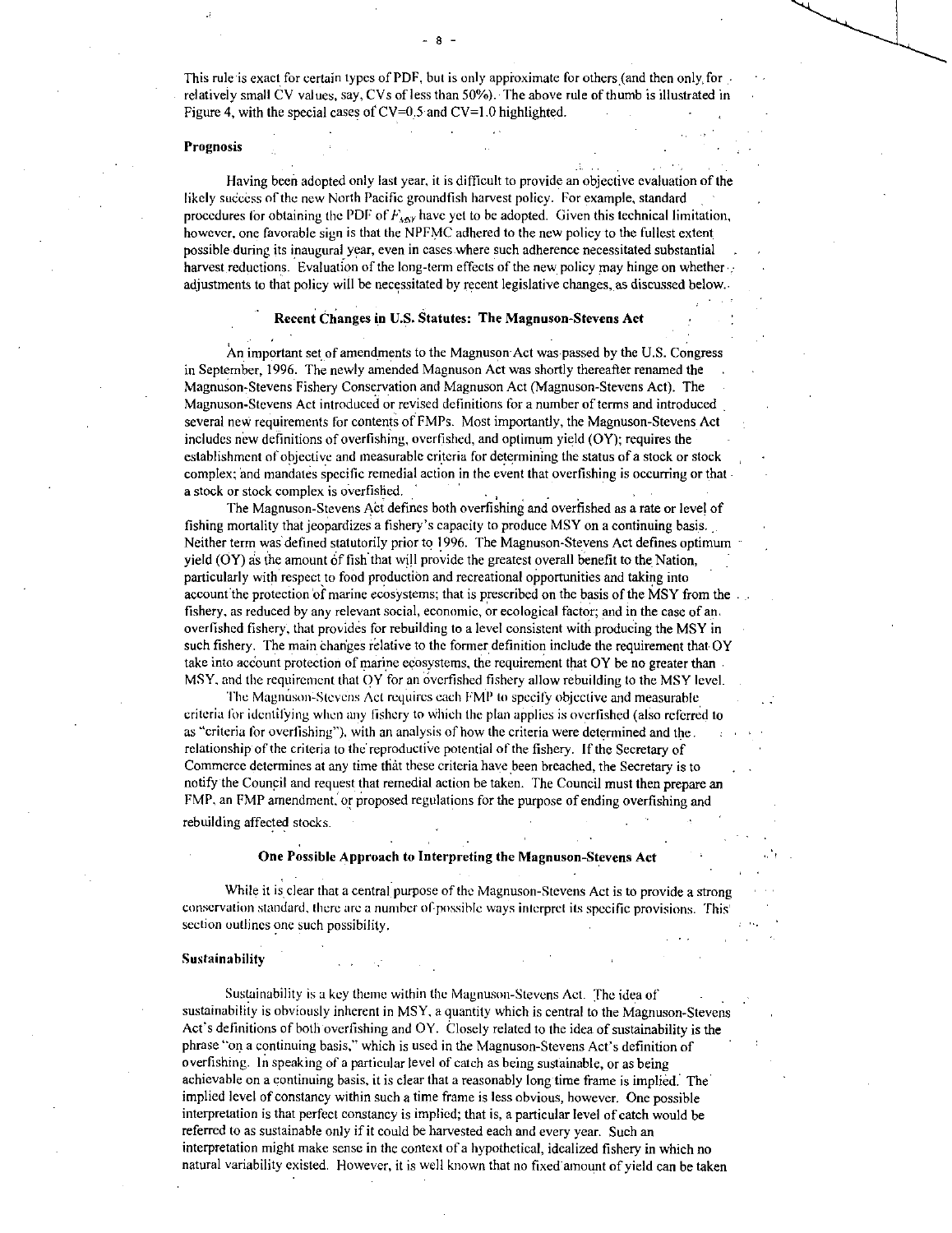Further, it might be advisable to distinguish between the theoretical concept of MSY as an unconditional maximum independent of management practice and actual estimates of MSY, which are necessarily conditional on some type of (perhaps hypothetical) management practice. Specifically, it is useful to cast the estimation of MSY in the context of "control rules," where an MSY control rule is any hypothetical harvest strategy which, if implemented, would be expected to result in a long-term average catch close to MSY. For example, a Council could choose an MSY control rule in which fishing mortality is held constant over time at an appropriate rate, or one in which escapement is held constant over time at an appropriate level, or something else.

# Use of the Terms "Overfishing" and "Overfished"

The relationship between the terms "overfishing" and "overfished" can be confusing. As used (implicitly) in the Magnuson-Stevens Act, the verb "to overfish" means to fish at a rate or level that jeopardizes the capacity of a stock or stock complex to produce MSY on a continuing basis. "Overfishing." then, occurs whenever a stock or stock complex is subjected to any such . rate or level of fishing mortality. Interpreting the term "overfished" is more complicated. In the Magnuson-Stevens Act, this term is used in two senses: first, to describe any stock or stock complex that is subjected to overfishing, and second, to describe any stock or stock complex whose size is sufficiently small that a change in management practices is required in order to achieve an appropriate level and rate of rebuilding. To avoid confusion, it might be best to use "overfished" in the second sense only.

#### Status Determination Criteria

The Magnuson-Stevens Act requires that each FMP specify objective and measurable criteria for identifying when stocks or stock complexes covered by the plan are overfished. One way to fulfill the intent of the Magnuson-Stevens Act might he to require that such status determination criteria contain two components: a maximum fishing mortality threshold and a minimum stock size threshold. The maximum fishing mortality threshold could be set at the fishing mortality rate or level defined by the chosen MSY control rule, and the minimum stock size threshold could he set at one-half the MSY level or the minimum stock size at which rebuilding to the MSY level would be expected to occur within ten years if the stock or stock complex were exploited at the maximum fishing mortality threshold, whichever is greater. When data are insufficient to estimate any of these quantities, reasonable proxies could be used in their place.

Choosing an MSY control rule is thus key to this approach, because it defines the maximum fishing mortality threshold and plays a role in defining the minimum stock size threshold. Any MSY control rule defines a relationship between fishing mortality rate and stock size. In the approach described here, this relationship would constitute the maximum fishing mortality threshold, which could be either a single number or a function. In addition, any MSY control rule would define a rate of rebuilding for stocks below the MSY level. The smallest stock size at which rebuilding to the MSY level is achieved within 10 years would define the minimum stock size threshold for that rule, unless such a stock size were less than one-half the MSY level. The MSY control rule would also define an upper bound on any (optional) OY control rule that might he specified.

## Some Possible Implications

The approach outlined here is a conservative one. In some ways it is even more conservative than the approach envisioned by Rosenberg et al. (1994). Chief among these is the role ascribed to MSY. In the approach of Rosenberg et al., MSY was the target reference point, whereas here MSY becomes the limit reference point, with a target reference point specified at some more conservative value. It seems reasonable to assume, therefore, that far fewer existing U.S. overfishing definitions would be deemed satisfactory under the approach developed here than in the evaluation provided by Rosenberg et al. In addition to reductions in both limit and target fishing mortality rates, a likely implication of the approach outlined here is a significant increase in the demands placed on fishery scientists. Both maximum fishing mortality and minimum stock size thresholds must be estimated, with rebuilding schedules incorporated explicitly rather than after the fact. If the chosen MSY control rule has more than one parameter (i.e., if the maximum fishing mortality threshold varies with stock size), the difficulty of estimation increases significantly, as does the potential need for re-estimation due to changes in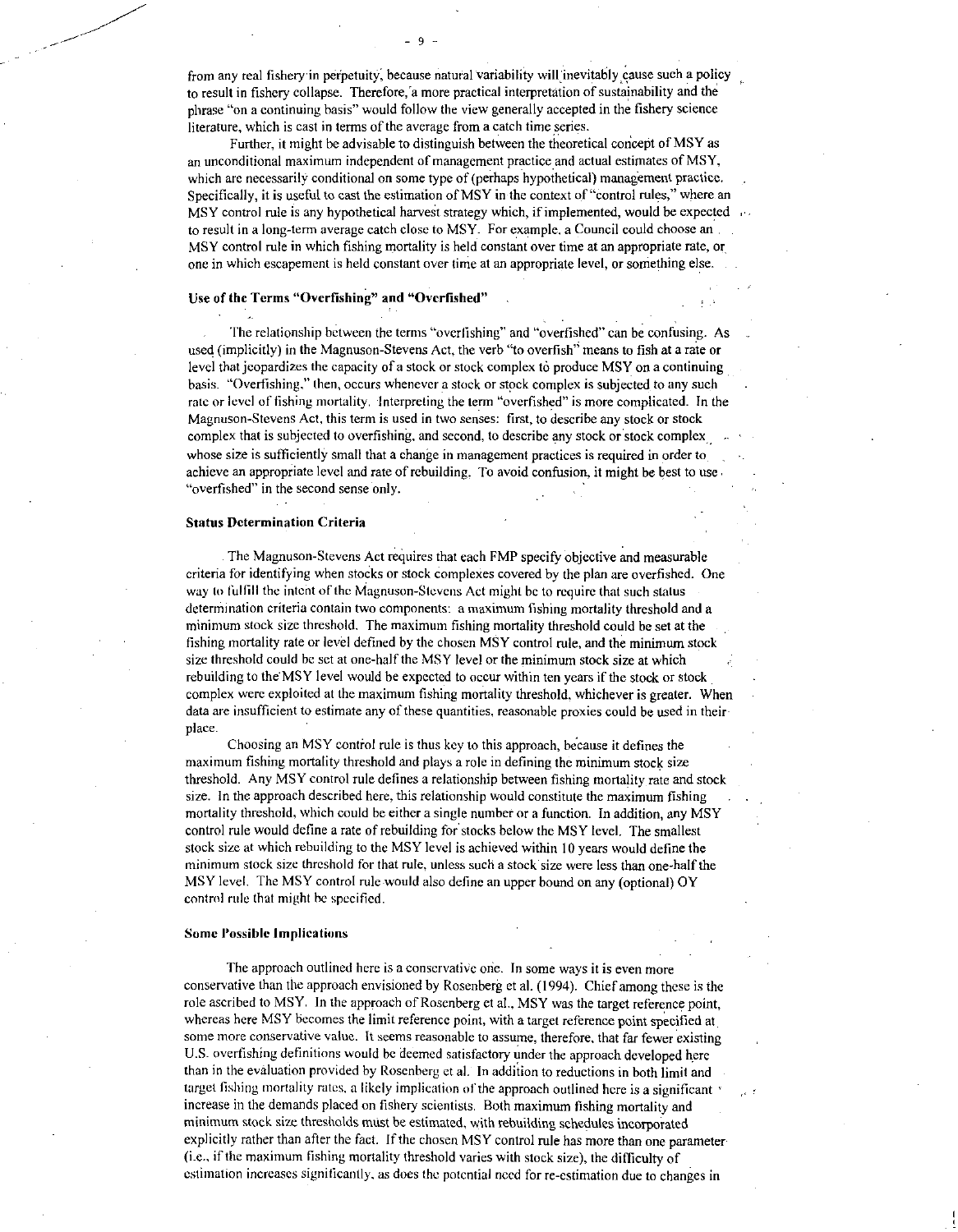environmental conditions. For these reasons, implementation of the approach developed here would be a major undertaking, a feature which this approach shares with precautionary approaches in general.,

 $-10$   $-$ 

## **Prospects for Implementing Precautionary Approaches in General**

• For most national and international fisheries organizations, implementation of the precautionary.approach will radically change both the fonn.of scientific advice and the level of . conservatism embodied in that advice. For example, the net effect of Annex II of the Straddling Stocks Agreement is to require that  $F_{\text{univ}}$  be used as a limit to be avoided rather than a target which is often exceeded. If Annex II guidelines were applied diligently, fishing mortality rates; in many commercial fisheries around the world could be reduced by 50% or more. In fact, an earlier draft of the Annex could have required an even higher degree of conservatism by specifying both that fishing mortality not exceed  $F_{\text{AGY}}$  and that stock biomass be maintained above the biomass level associated with MSY (symbolized here by  $B_{M\text{c}}$ ). However, unpublished simulation studies undertaken by NMFS indicated that the consequences of keeping fishing mortality below  $F_{\text{MSV}}$  while maintaining stock biomass above  $B_{\text{MSV}}$  would have been to set fishing mortality targets so low that they would have been unacceptable to most management agencies. Simple, stochastic, 'age-structured models showed that, in order to ensure no more than a 5% probability of stock biomass falling below  $B_{M,Y}$ , fishing mortality would need to be as low as 40-70% of  $F_{MVP}$ , even with perfect knowledge and perfect management implementation.

Even if management agencies have the courage and fortitude to adopt such-conservative fishing limits, they will encounter tremendous resistance due to the global fleet overcapacity problem, which is the greatest impediment to effective fisheries management and the main reason why a precautionary approach has not yet been adopted (Mace 1996; Norwegian Ministry of Fisheries 1997). Unfortunately, despite two to three decades of various national and international plans for controlling or reducing fishing capacity, solutions to the overcapacity  $\cdot$ , . problem generally remain elusive. In many cases, attempts to reduce fleet capacity have been expensive and largely ineffective. It appears that the only exception to these generalizations is in those instances where individual transferable quotas or other forms of property rights systems have been implemented. However, most nations are reluctant to adopt such systems for managing fisheries.

On the positive side, growing public awareness of the need for risk-averse approaches to the exploitation of natural resources may accelerate the adoption of such approaches in the future • and may help to resolve the overcapacity problem as *well. Public awareness* of the causes and consequences of overfishing and the serial depletion of the world's fishery resources has also spurred other initiatives which should hasten adoption of precautionary approaches. One example is the current escalation of eco-labeling, perceived as a market-based solution to the... mismanagement of fisheries. In **1996,** Unilever (an Anglo-Dutch corporation heavily involved in .• the international fish market) and the World-Wide Fund for Nature (WWF, a non-governmental organization) joined forces to create the Marine Stewardship Council (MSC), established to • develop criteria and procedures for labeling fish from ecologically, sustainable fisheries.. MSC is currently in the process of establishing a set of principles and standards for sustainable fishing through a series of workshops held throughout the world. WWF and Unilever have already caused leading UK retail chains to refuse to stock products using any material originating from North Sea industrial fisheries.

#### **Literature Cited**

Food and Agriculture Organization of the United Nations (FAO). 1995. Precautionary approach to fisheries. Part I: Guidelines on the precautionary approach to capture fisheries and species introductions. FAO Fisheries Technical Paper 350/1. 52p.

House of Lords. 1996. Fish stock conservation and management. Report of the House of Lords Select Committee on Science and Technology. HL Paper 25. London: HMSO. 77 p.

International Council for the Exploration of the Sea (ICES). 1997., Draft report of the Study Group on the Precautionary Approach to Fisheries Management. ICES CM

1997/Assess:7. 37 p.  $\frac{1997}{\text{Mace}}$ , P.M. 1994. Relationships between common biological reference points used as  $\cdot$ *thresholds and* targets of fisheries management strategies. Canadian Journal of Fisheries and Aquatic Sciences 51:110-122.

Mace, P.M. 1996. Developing and sustaining world fisheries resources; the state of the science and management. In D.A. Hancock, D.C. Smith, A. Grant and J.P. Beumer [eds.] Developing and Sustaining World Fisheries Resources: the State of Science and Management. Second World Fisheries Congress, Brisbane 1996. Vol. 2: Proceedings. CSIRO, Melbourne (in press).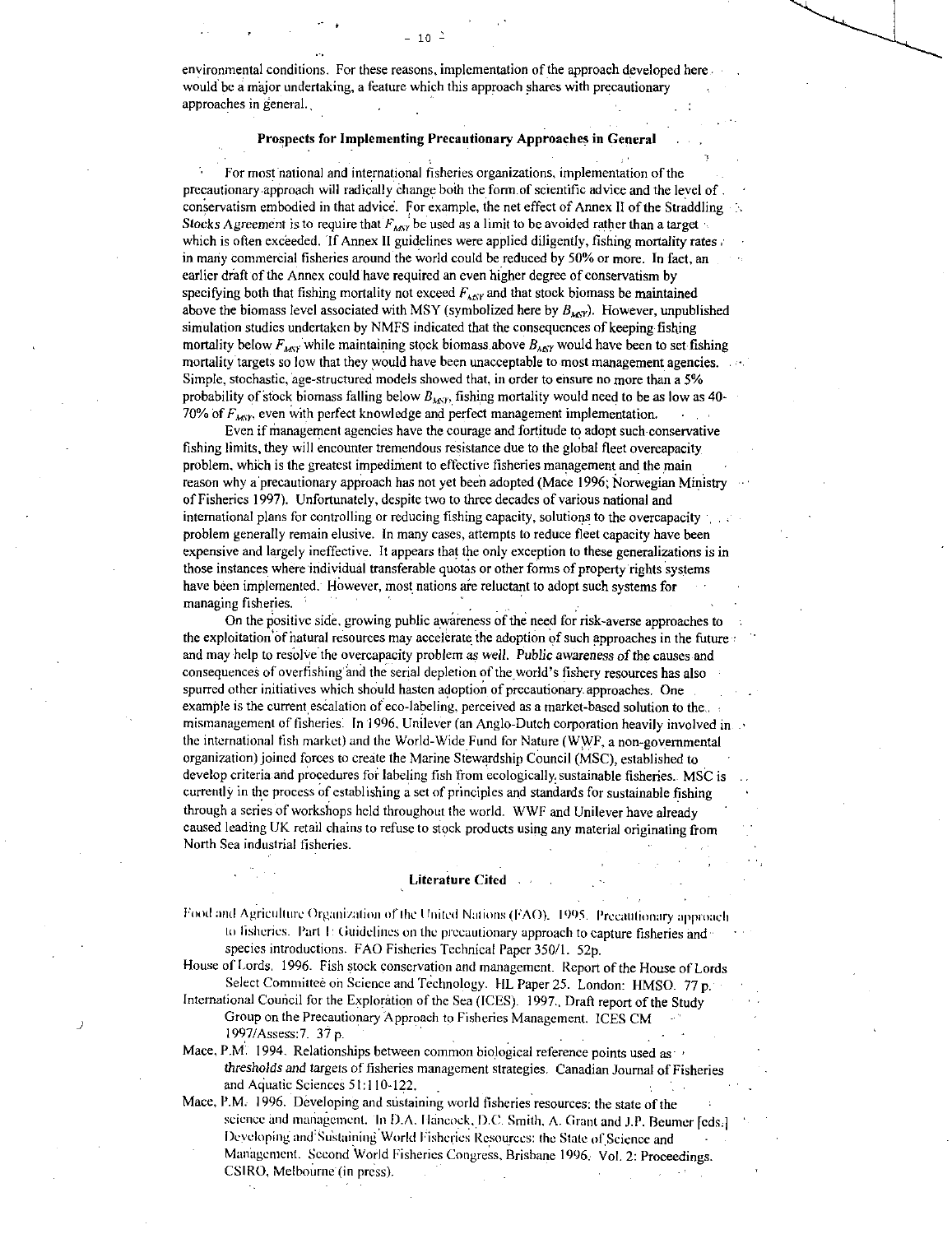McCaughran, D.A. 1996. 75 years of halibut management success. In D.A. Hancock, D.C. Smith, A. Grant and J.P. Beumer [eds.] Developing and Sustaining World Fisheries Resources: the State of Science and Management. Second.World Fisheries Congress, Brisbane '1996. Vol. 2: Proceedings. CSIRO, Melbourne (in press).

 $-11 -$ 

National Marine Fisheries Service (NMFS). 1996. Environmental assessment/regulatory impact review for Amendment 44 to the fishery management plan for thegroundfish fishery of the Bering Sea and Aleutian Islands area and Amendment 44 to the fishery management plan for the groundfish fishery of the Gulf of Alaska to redefine acceptable biological catch and overfishing. Available from: Alaska Fisheries Science Center, 7600 Sand Point Way'NE., Seattle, WA 98115-0070.

Norwegian Ministry of Fisheries. 1997. The precautionary approach to North Sea fisheries. Seminar-Report. Havforskningsinstituttet Institute of Marine Research, Norwegian Ministry of Fisheries, Bergen, Norway.

Rosenberg, A., P. Mace, G. Thompson, G. Darcy, W. Clark, J. Collie, W. Gabriel, A. MacCall, R. Methot, J. Powers, V. Restrepo, T. Wainwright, L. Botsford, J. Hoenig, and K. Stokes. 1994. Scientific review of definitions of overfishing in U.S. fishery management plans. NOAA Tech..Memo. NMFS-F/SPO-17, 205 p. Natl. Mar. Fish. Serv., Office of Science and Technology, 1315 Fast-West Hwy., Silver Spring, MD 20910.

Thompson, G. G. 1996. Risk-averse optimal harvesting in a biomass dynamic model. Published as Appendix B in NMFS (1996), cited above. Available from: Alaska Fisheries Science Center, 7600 Sand Point Way NE., Seattle, WA 98115-0070. *54* p.

Table I. Elements of the precautionary approach for capture fisheries (summarized from FAO 1995).

The precautionary approach recognizes that changes in fisheries systems are only slowly reversible, difficult to control, not well understood, and subject to changing environment and human values.

The precautionary approach involves the application of prudent foresight. Among other things, it requires:

consideration of the needs of future generations and avoidance of changes that are not potentially reversible;

explicit consideration of undesirable or unacceptable outcomes, including overexploitation of resources, over-development of harvesting capacity, loss of biodiversity, major physical disturbances of sensitive biotopes, or social or economic dislocations;

implementation of necessary corrective measures without delay, to achieve their purpose on a timescale not to exceed two or three decades;

use of the best scientific evidence available, along with programs to improve data collection and statistics, enhance research on the stock and fisheries, and incorporate uncertainty and risk assessments into the analyses;

harvesting and processing capacity commensurate with estimated sustainable levels of the resource, with increases in capacity further constrained when resource productivity is highly uncertain;

all fishing activities having prior management authorization and being subject to periodic review;

an established legal and institutional framework for fishery management; and

appropriate placement of the burden of proof.

The precautionary approach to fishery management is applicable even with very limited information.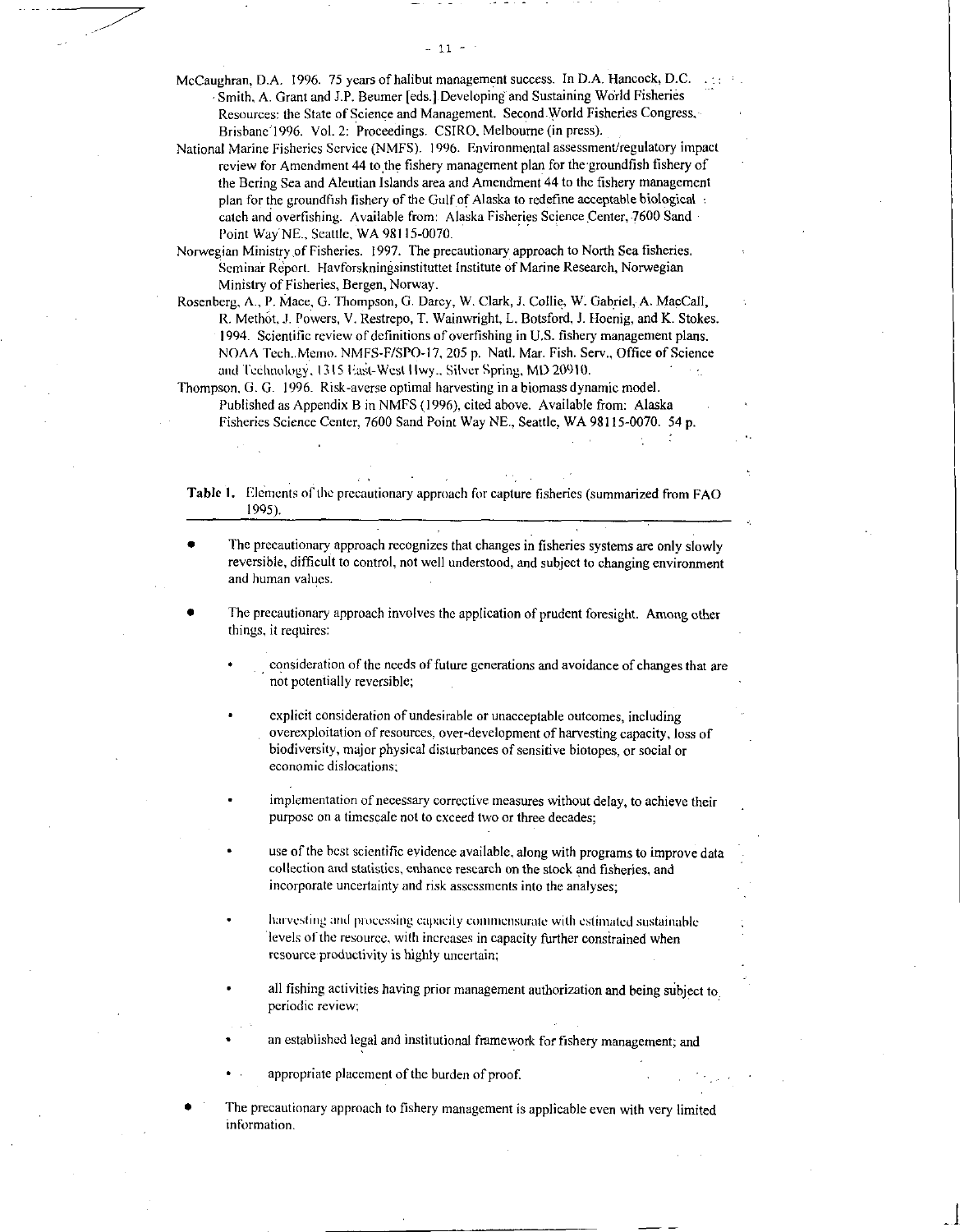# Table 2. Examples of precautionary measures (summarized from FAQ 1995).

- Always control access to the fishery early, before problems appear. An open access fishery is not precautionary.
- Place a cap on both fishing capacity and total fishing mortality rate.
- Develop operational target reference points (managernentgoals) and limit reference points (e.g. minimum acceptable biomass or maximum acceptable fishing mortality).
- If limit reference points are exceeded, implement recovery plans immediately to restore the stock.
- Encourage responsible fishing through, for example, some form of tenure of fishing rights. وأفعاما للمواسل
- Encourage development of fisheries that are economically viable without long-term subsidies.
- Establish data collection and reporting systems.
- Avoid harvesting immature fish, unless there is strong protection of the spawning stock.
- Use area closures to limit risks to the resource and environment by providing refuges for stocks and to protect habitat.







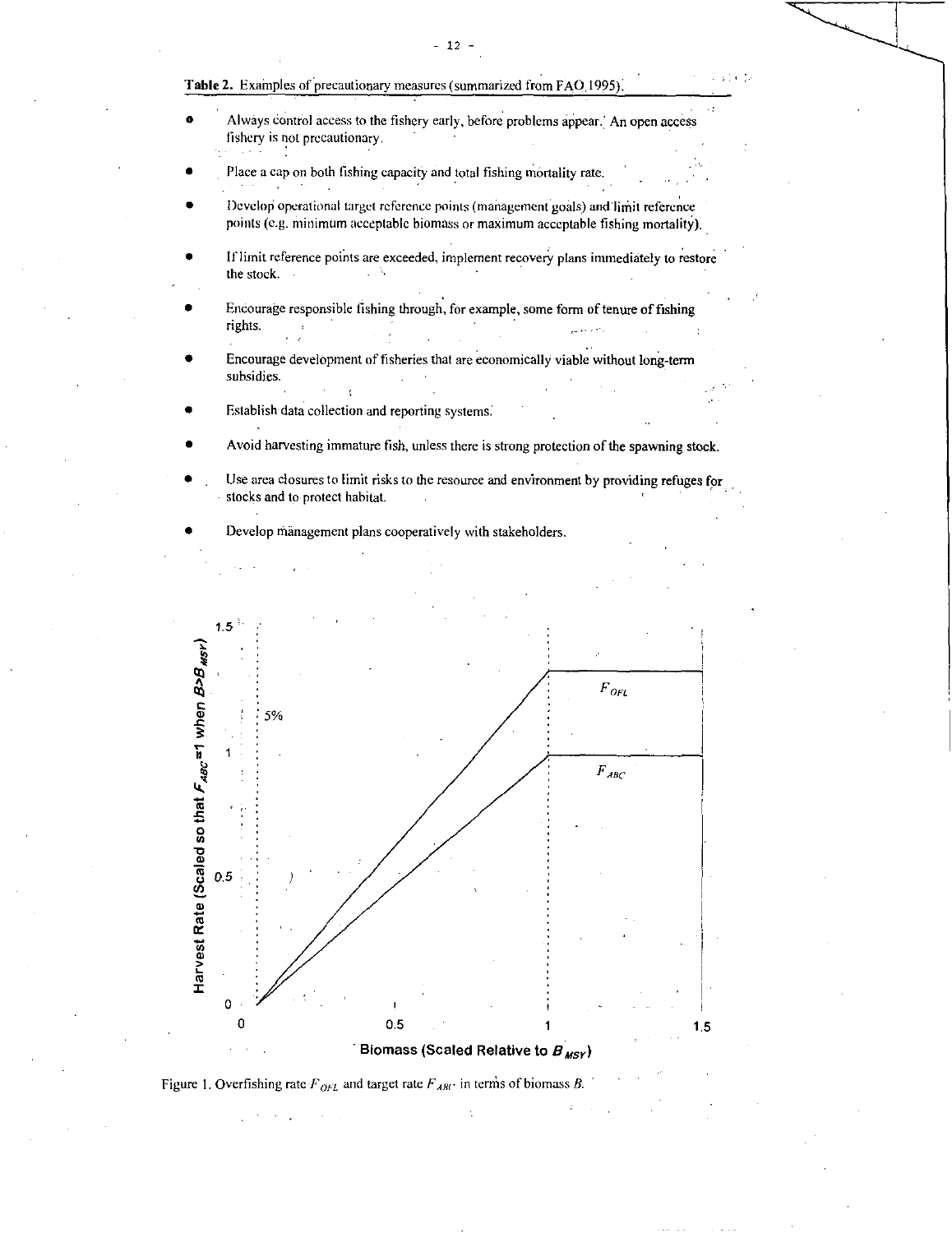





Figure 3. Probability density functions of the fishing mortality rate at maximum sustainable yield (MSY) with coefficients of variation equal to 0.4, 0.6, 0.8, and.I .0 (right to left in order of the peaks of 医精神病 医骨折  $\Delta\alpha$  , where  $\alpha$ the curves).  $\lambda \sim 10^4$